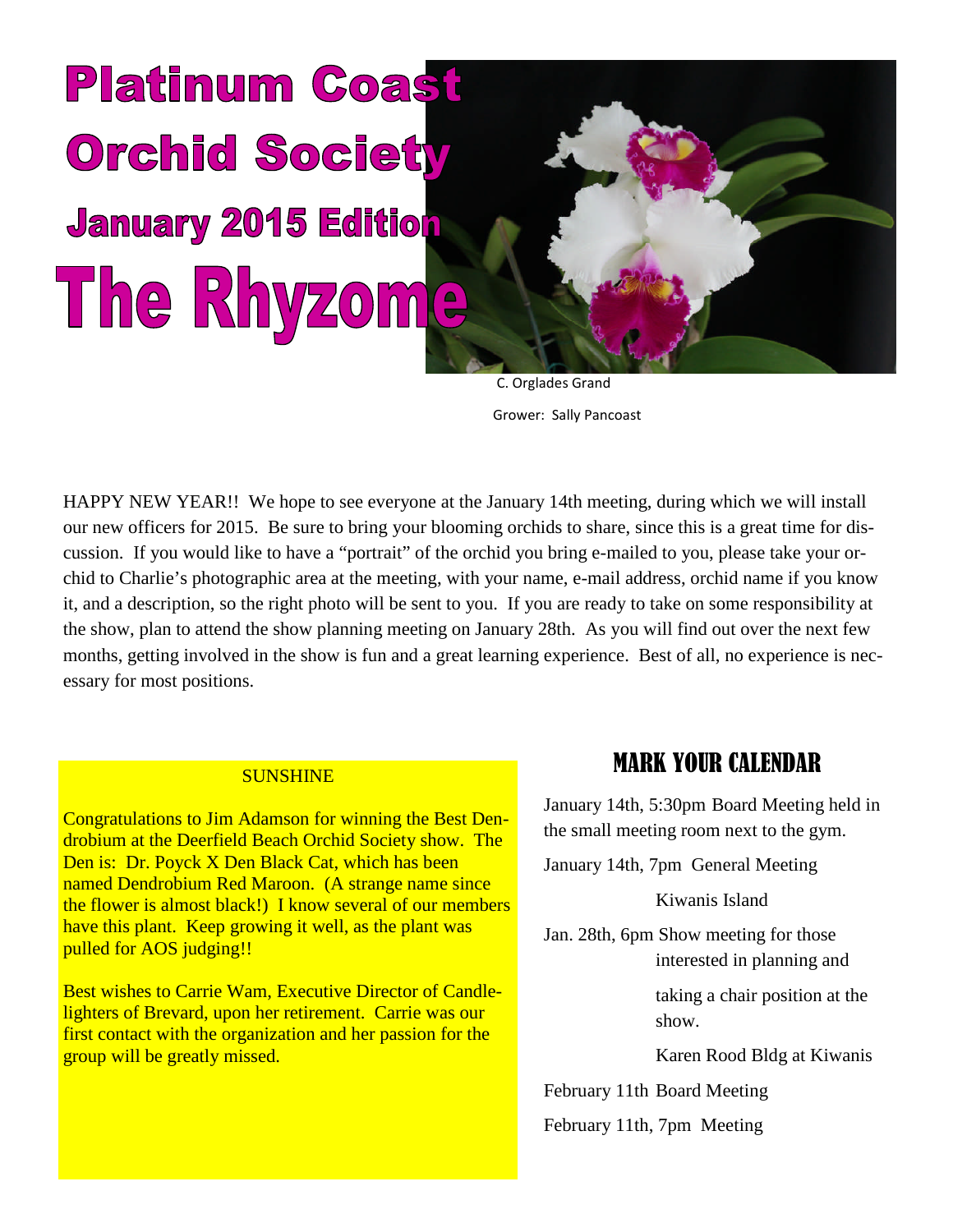# **2015 PCOS OFFICERS & CHAIRS**

## **PRESIDENT**

#### **Cathy Virata**

**536-2095 President@PlatinumCoastOrchidSociety.org**

# **VICE PRESIDENT**

**BJ Hendriksen 452-0633 VP@PlatinumCoastOrchidSociety.org**

# **TREASURER**

**Joyce Schofield**

**783-5200 Treasurer@PlatinumCoastOrchidSociety.org**

# **SECRETARY**

**Holly Pardi 604-9954 Secretary@PlatinumCoastOrchidSociety.org**

# **PAST PRESIDENT**

**Dennis Gollehon**

**427-6959**

# **DIRECTORS**

**Joann Amos**

**Camille Theobold**

**Nadine Kern**

**Margaret Croucher**

**MEMBERSHIP**

**Joyce Schofield**

**NEWSLETTER EDITOR**

**Patti Scholes**

**SUNSHINE/AOS LIAISON**

**Betty Adamson**

**PLANT FORUM**

**Betty Adamson**

**GREETER**

**EXHIBITS**

**PROGRAMS**

**PHOTOGRAPHER Charlie Scholes RAFFLE Karen Snee PUBLICITY Ann Colchin REFRESHMENTS**

**\*\*\*\*Please call Cathy if you would like to volunteer for one of the chair positions. Since we have so many capable members, we should have enough volunteers to cover every position.**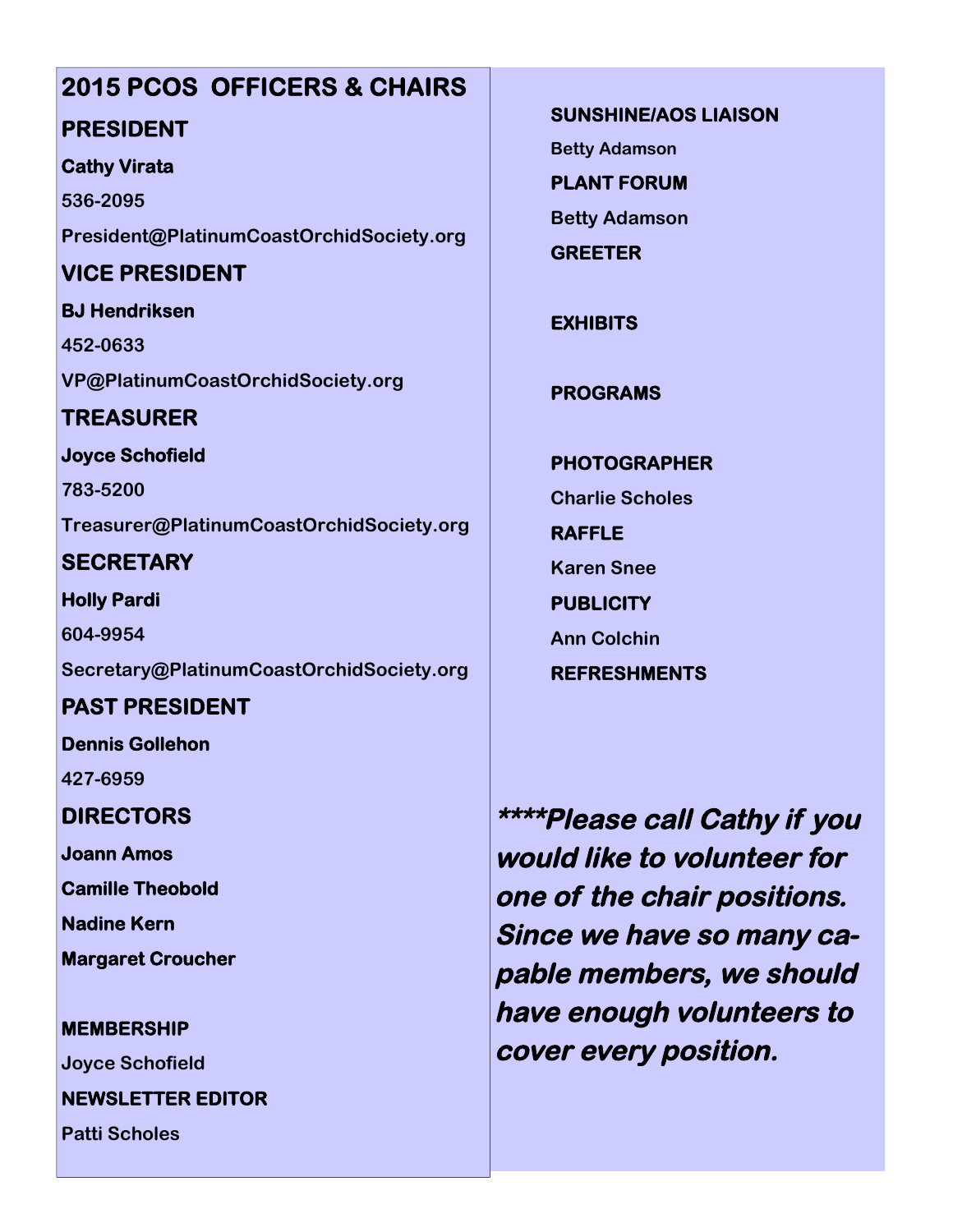# GREAT PLACES FOR MEMBERS TO FIND INFORMATION ON ORCHIDS:

1.. Programs—Take notes someday they will make sense

2. AOS Magazine articles. "Orchids" is available at every meeting. Check out the great articles in this month's edition.

3. Members— Ask longtime members about orchids, but realize that vour vard and potting choices are key. We all use trial and error to succeed.

4. Internet sites—**www.aos.org**— This AOS site has the answer to almost any question.

5. Rambles at members' homes.

#### **UPCOMING SHOWS**

#### **Jan. 17-18 Tamiami International Orchid Show**

Dade County Fairgrounds Expo

Miami, Florida

## **Jan 23-25 Ft. Lauderdale Orchid Society Show**

War Memorial Auditorium

Ft. Lauderdale, Florida

# **Feb. 7-8 Venice Area Orchid Society Show**

Venice Community Center

Venice, Florida

# **Feb. 14-15 Boca Raton Orchid Society Show**

Safe Schools Institute

Boca Raton, Florida

# **Feb. 20-22 Naples Orchid Society Show**

Mooring Presbyterian Church Gym

# Naples, Florida

PCOS is an affiliate of the **American Orchid Society (AOS).** There's an abundance of information on the AOS website. For the last few months, a selection of the articles available on the AOS website have been featured in our newsletter. Please visit www.aos.org for articles, advice on growing orchids, and lots of free information.

Check out the Orchid magazine at our meetings, so you can see the benefits of being an American Orchid Society member.

Ask Betty Adamson for an application if you're interested in joining.

For all current members, remember that your renewal notice will arrive in the Orchid Magazine prior to your month of renewal.

www.aos.org